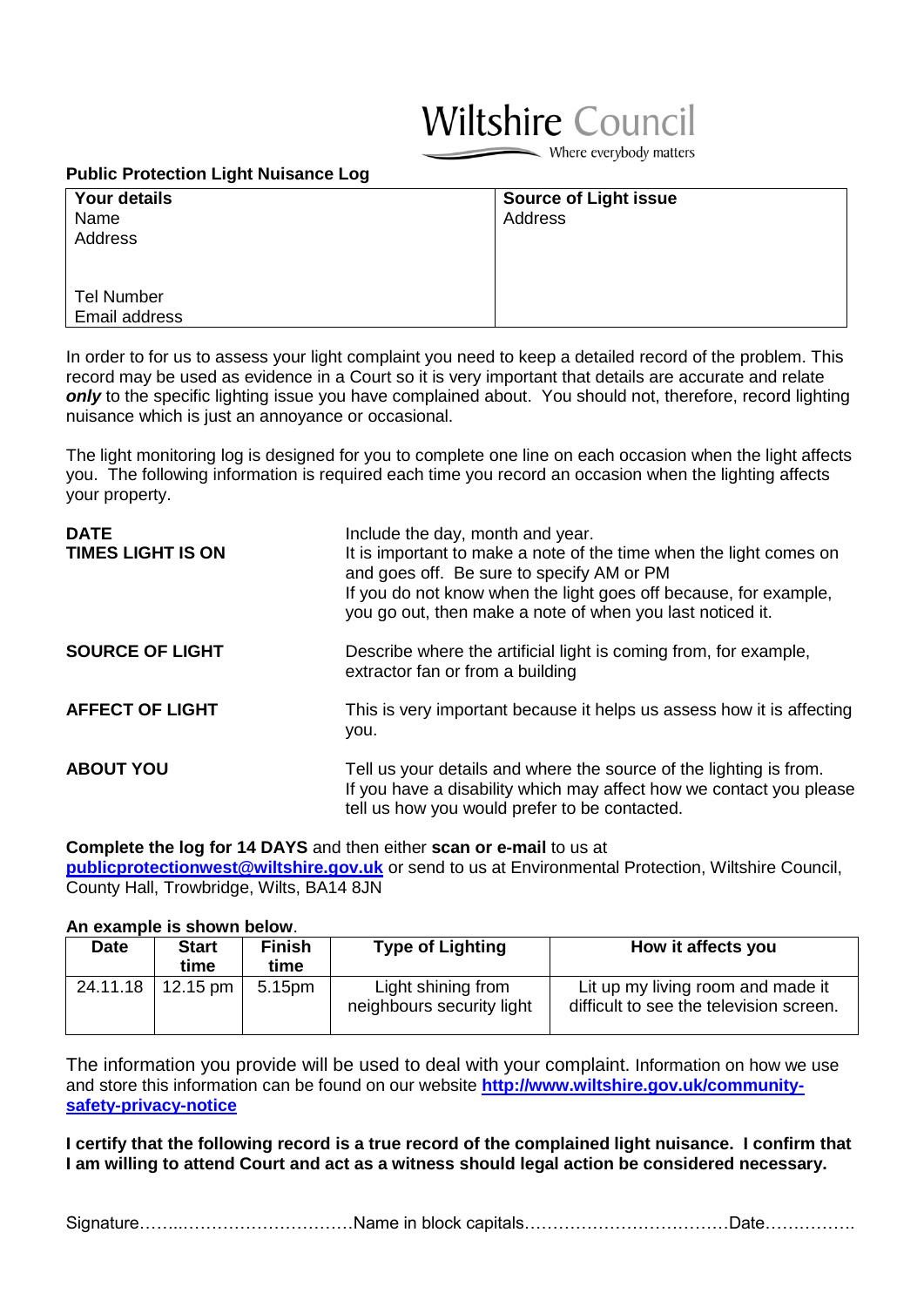| Reference Number: WK/<br><b>Address:</b> |                   |                    |                 |                    |
|------------------------------------------|-------------------|--------------------|-----------------|--------------------|
| <b>Date</b>                              | <b>Start time</b> | <b>Finish time</b> | Source of light | How it affects you |
|                                          |                   |                    |                 |                    |
|                                          |                   |                    |                 |                    |
|                                          |                   |                    |                 |                    |
|                                          |                   |                    |                 |                    |
|                                          |                   |                    |                 |                    |
|                                          |                   |                    |                 |                    |
|                                          |                   |                    |                 |                    |
|                                          |                   |                    |                 |                    |
|                                          |                   |                    |                 |                    |
|                                          |                   |                    |                 |                    |
|                                          |                   |                    |                 |                    |
|                                          |                   |                    |                 |                    |
|                                          |                   |                    |                 |                    |
|                                          |                   |                    |                 |                    |
|                                          |                   |                    |                 |                    |
|                                          |                   |                    |                 |                    |
|                                          |                   |                    |                 |                    |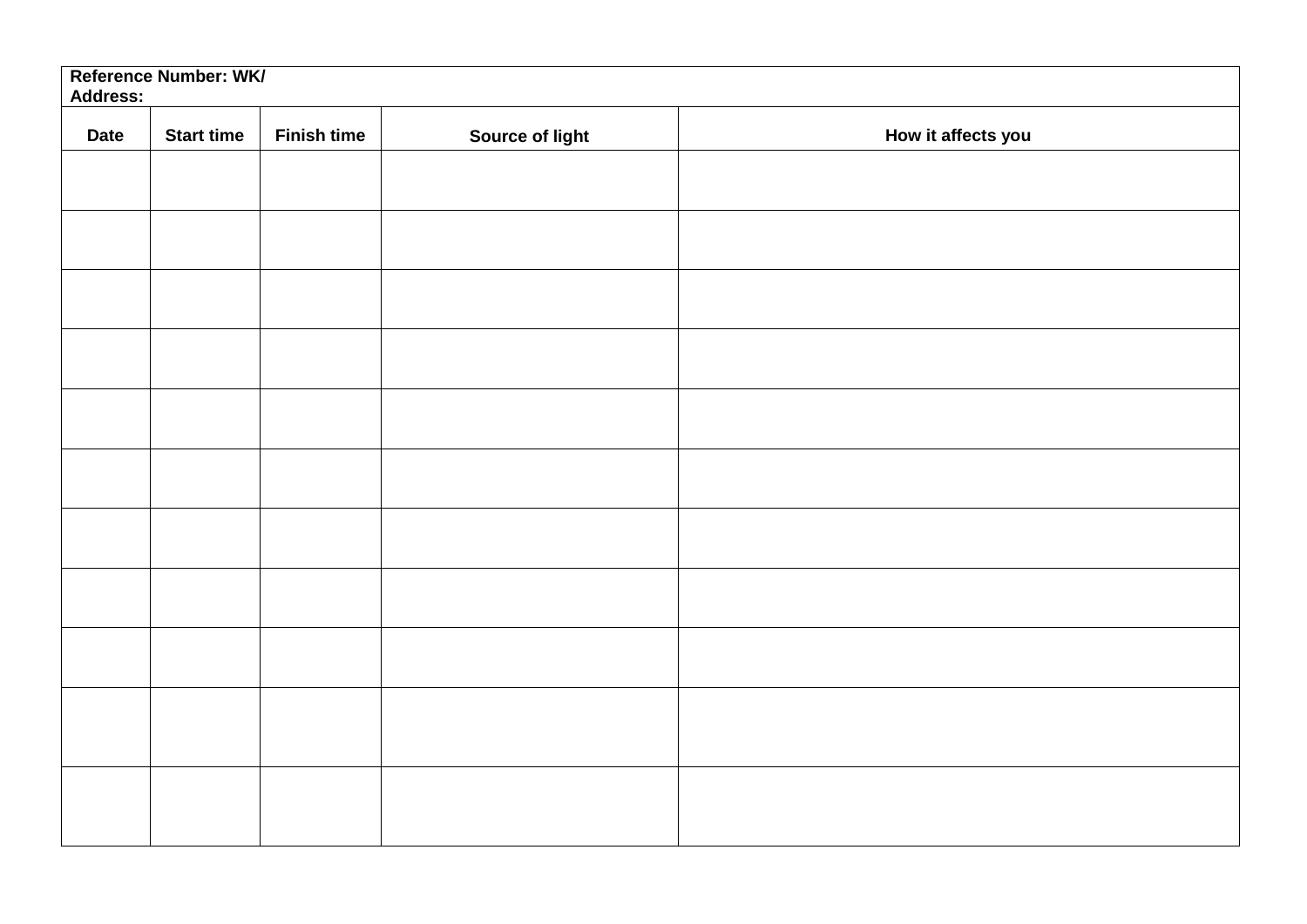| <b>Reference Number: WK/</b><br>Address: |                   |                    |                        |                    |
|------------------------------------------|-------------------|--------------------|------------------------|--------------------|
| <b>Date</b>                              | <b>Start time</b> | <b>Finish time</b> | <b>Source of light</b> | How it affects you |
|                                          |                   |                    |                        |                    |
|                                          |                   |                    |                        |                    |
|                                          |                   |                    |                        |                    |
|                                          |                   |                    |                        |                    |
|                                          |                   |                    |                        |                    |
|                                          |                   |                    |                        |                    |
|                                          |                   |                    |                        |                    |
|                                          |                   |                    |                        |                    |
|                                          |                   |                    |                        |                    |
|                                          |                   |                    |                        |                    |

**Signature………………………………………………………….Date……………………………. You may continue on another sheet if you need to.**